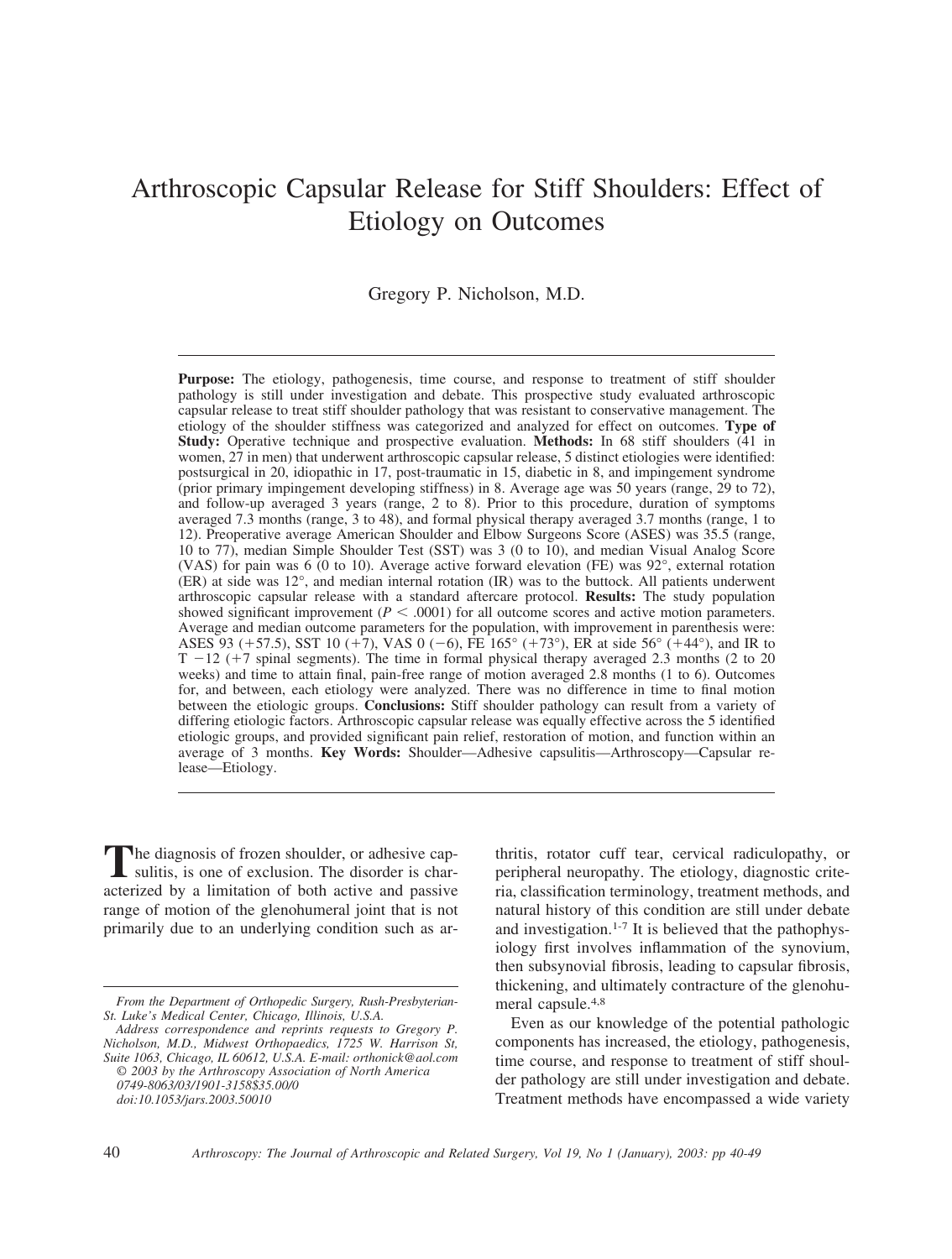of techniques. Reports on patient home therapy,5,9 formal physiotherapy,5,6,9,10 and intra-articular steroid injections and brisement, $11-13$  have each shown success for adhesive capsulitis. When patients do not respond to conservative management, other treatment options are available. Operative intervention in the form of manipulation under anesthesia has restored motion and decreased pain, $7,14-17$  but it has been associated with complications such as fracture, tendon rupture, and neurologic injury.6,13,17There are reports that manipulation has not been effective and patients remained symptomatic.7,18-22 There are reports that patients cannot undergo effective manipulation under anesthesia and require conversion to an arthroscopic release.21,23 The more invasive open release through a deltopectoral approach has been used to restore glenohumeral motion.6,16,24,25

Arthroscopy has been used in a variety of ways with regard to frozen shoulder. It has been used solely for diagnosis, for brisement, $12,13$  to observe post-manipulation effect and then to treat associated pathology,26-28 and to grossly and histologically document the pathology.4,8,29 Recently the arthroscope has been used to perform the capsular release itself. The reports on arthroscopic capsular release and arthroscopic capsulotomy have shown promising results comparable to other treatment options.21-23,29-34

We encountered a series of patients who exhibited severe limitation of glenohumeral joint motion, shoulder dysfunction, pain, and sleep disturbance. They had been symptomatic for an average of 7 months and in treatment for a known diagnosis of "frozen shoulder" for an average of 3 months without resolution of their pain and with no progress in restoring motion and function. They were quite frustrated with their pain and lack of progress.

The purpose of this prospective study was to evaluate an arthroscopic capsular release technique for the treatment of symptomatic stiff shoulder pathology that was recalcitrant to conservative treatment. The efficacy of the technique was analyzed by outcome scores; range of motion gains; and the effect of treatment on the time course of the disease process. The etiology of the stiff shoulder pathology was categorized. The etiologic categories were analyzed for their effect on outcomes and the time course of recovery.

# **METHODS**

This prospective evaluation involved a consecutive series of arthroscopic capsular release procedures for stiff shoulder pathology performed with consistent technique by one surgeon. There were 68 shoulders with an average age of 50 years (range, 29 to 72), in 41 women and 27 men. The dominant shoulder was involved in 47% of the cases. The average follow-up was 3 years (range, 2 to 8 years). The average duration of symptoms was 7.3 months (range, 3 to 48 months), and patients had been in formal physical therapy an average of 3.7 months (range, 1 to 12 months) with no resolution of their symptoms.

All patients presented with limitation of shoulder motion (both passive and active), pain, functional limitations, and sleep disturbance. The diagnosis of frozen shoulder was given due to the clinical presentation. Patients with an anatomic, degenerative, radiologic, or neurologic component to the stiffness were excluded. Therefore, any patient with a history or clinical evidence of shoulder arthrosis, cervical radiculopathy, peripheral neuropathy, calcific tendinitis, malunited fractures, previous shoulder arthroplasty, or previous instability surgery was excluded from this study. We also excluded from this series patients who had undergone any procedures in which the goal had been to tighten the capsule, such as capsulorrhaphy. Subacromial space surgeries, such as acromioplasty or rotator cuff repairs, were not excluded.

We defined a recalcitrant frozen shoulder as causing shoulder complaints for at least 5 months, with a known diagnosis of shoulder stiffness with clinical symptoms of at least 3 months' duration. Most importantly, patients had no response to or worsening symptoms from a surgeon-directed therapy program, which was directed toward that known stiffness diagnosis*.* All patients had prior shoulder complaints and had undergone treatment for those symptoms, but the correct diagnosis of shoulder stiffness had not been made and previous therapy efforts had not been directed toward regaining motion. Therefore, in addition to any previous therapy efforts, patients in this series must have been in the surgeon-directed therapy program for at least 6 weeks. They must also have continued to exhibit night pain, limitation of active and passive motion, and shoulder dysfunction that affected their occupation, recreation, or sleep before considering arthroscopic capsular release.30

Our conservative therapy program consisted of a gentle home stretching program in conjunction with formal physical therapy that concentrated on stretching, range of motion, and pain control. No strengthening or forceful motion exercises were allowed. Patients typically did home stretching 2 or 3 times per day, and underwent therapy 2 times per week. Nonsteroidal anti-inflammatory medication and narcotic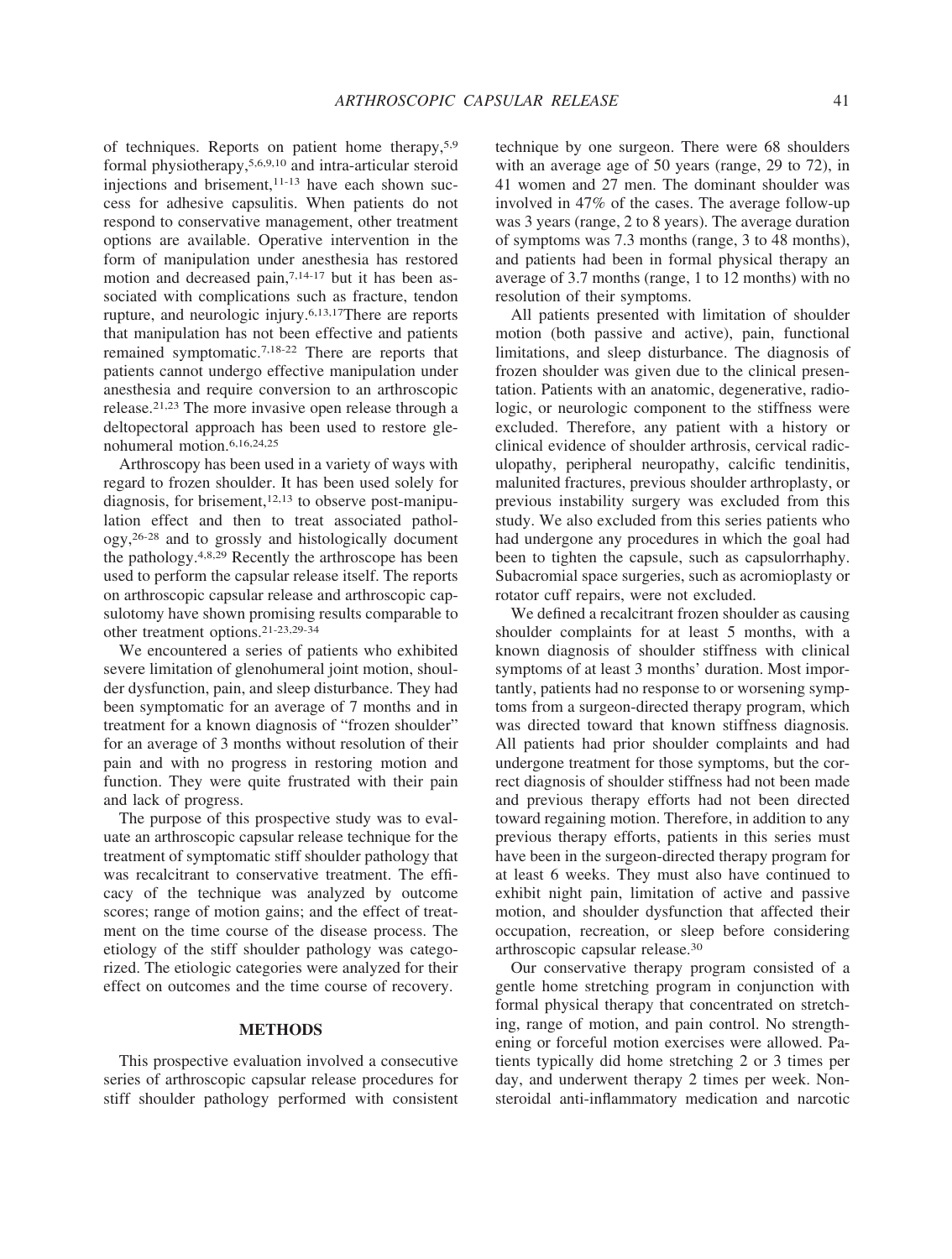analgesia were used as needed. Seventeen patients received glenohumeral corticosteroid injections, and 17 patients underwent subacromial space corticosteroid injections with only transient improvement before coming to arthroscopic capsular release.

We made an effort to categorize the shoulders by etiology of the stiffness. Five distinct etiologic categories were identified: idiopathic, diabetic, post-traumatic, postsurgical, and prior subacromial impingement syndrome. This etiologic classification allowed us to compare the outcome scores, range of motion, and time course of recovery between etiologies, and to the study population as a whole. Of the 68 shoulders, 20 were classified as having a postsurgical etiology, 17 were classified as idiopathic, 15 as post-traumatic, 8 as diabetic, and 8 were classified as being from antecedent subacromial impingement syndrome. These eight prior impingement cases were unique in that the patients were initially evaluated and treated and followed up by the author. They did not manifest any limitation of motion initially and were treated for impingement pathology. They developed significant stiffness over a period of 6 months to 2 years after the initial evaluation.

Patients who had undergone surgery on the affected shoulder were questioned about symptoms and possible stiffness before that surgery. If the procedure was believed to be the inciting event to the now-recalcitrant stiffness, the shoulders were categorized as postsurgical (Table 1). As Table 1 shows, these surgeries primarily involved subacromial space and rotator cuff procedures. If after patient history or physical examination, a trauma was determined to be the inciting event to progression of shoulder stiffness, the shoulders were categorized as post-traumatic. The types of trauma are shown in Table 2.

All patients were prospectively evaluated using history, physical examination, plain radiographs, and patient outcome scores for the American Shoulder and Elbow Surgeons (ASES) score, Simple Shoulder Test

**TABLE 1.** *Postsurgical Etiology*

| Etiology                                     | Nο. |
|----------------------------------------------|-----|
| Arthroscopic Acromioplasty                   |     |
| Open RC Repair                               |     |
| Mini Open RC Repair                          |     |
| Open Coracoidplasty*                         |     |
| ORIF Surgical Neck Fracture with Blade Plate |     |

Abbreviations: RC, rotator cuff; ORIF, open reduction internal fixation.

\*Performed for subcoracoid impingement.

**TABLE 2.** *Posttraumatic Etiology*

| Etiology                                 | No. |  |  |
|------------------------------------------|-----|--|--|
| Nondisplaced Greater Tuberosity Fracture |     |  |  |
| Fall                                     | 4   |  |  |
| Force to Arm While Lifting               | 3   |  |  |
| Car Accident                             |     |  |  |
| Dislocation                              |     |  |  |

(SST), and Visual Analog Score (VAS) for pain. Active and passive range of motion was determined by goniometer in relationship to the long axis of the thorax. Motion was recorded for forward elevation (FE) in the scapular plane, external rotation (ER) of the side, and internal rotation (IR) to a spinal segment.

## **Statistical Methods**

The data in this analysis fell into 2 categories. Ranges of motion and scores over a broad range of possible values were categorized as continuous variables and were tested by either the 1- or 2-sample *t* test. These tests evaluate equality or lack of equality between means and are based on the Student *t* test distribution. Ordered measures of limited possible range characterized by evenly spaced jumps in possible values, such as the SST, VAS, and active IR, were considered discrete ordinal categorical variables and were tested by the 1- or 2-sample nonparametric Wilcoxon statistic. These Wilcoxon statistics test for equality or lack of equality between median values and have no underlying distributional assumptions.

Preoperative and postoperative comparisons were made using the 1-sample or paired *t* test or, where appropriate, the paired Wilcoxon signed rank test. Tests between etiologic groups were performed with the 2-sample *t* test, or where appropriate, the 2-sample Wilcoxon rank sum test.

### **Operative Technique**

All patients underwent arthroscopic capsular release performed by the author. A long-acting scalene regional anesthetic in combination with general anesthesia was used. All procedures were performed in the beach chair position. Passive range of motion was assessed under anesthesia, but no manipulation was performed*.* The glenohumeral joint was insufflated with saline with an 18-gauge spinal needle from the posterior approach. The humeral head was tightly opposed to the glenoid, and the capsule was thicker and less compliant than in other shoulder conditions.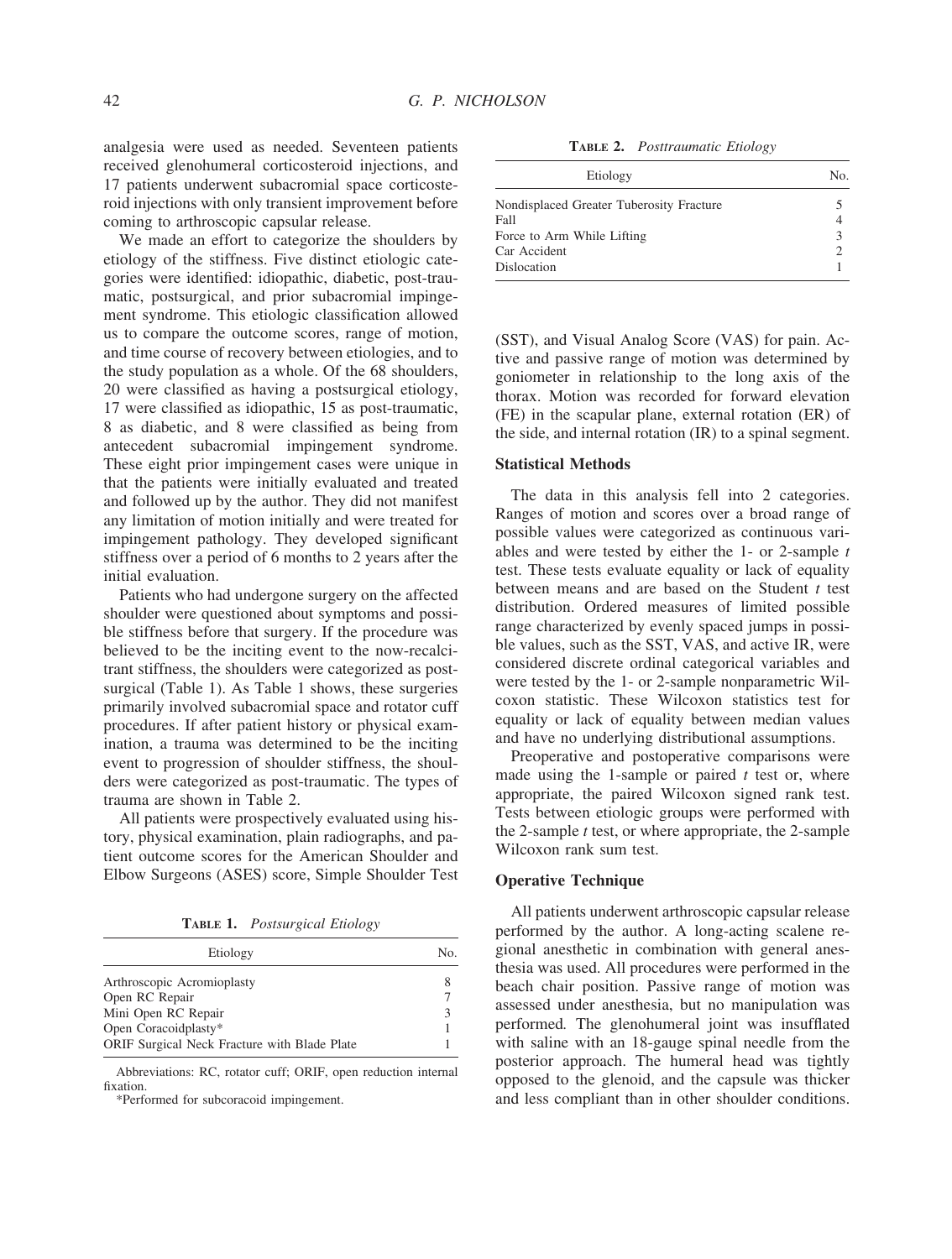The blunt trocar and sheath were carefully introduced angling toward the biceps origin to prevent joint surface damage. Intra-articular placement was confirmed by fluid backflow through the sheath.

Visualization of the contracted synovitic arthroscopic triangle between the long head of biceps, the upper surface of the subscapularis, and the glenoid rim provided orientation. The pump was then connected and started at 200 mL/min of flow and 20 mm Hg pressure. A spinal needle was placed anteriorly just lateral to the coracoid tip, into the arthroscopic triangle and was seen with the arthroscope. A smooth 7-mm cannula was then placed.

A gelatinous, proliferative synovial material at the root of the biceps, over the rotator cuff interval, and typically down the anterior capsule into the axillary pouch was encountered in 55 of 68 (81%) cases (Fig 1). This material was debrided with a motorized shaver. It was interesting to note that this material did not bleed as it was debrided. It was scraped free of the capsule without any friability or nuisance bleeding. As much synovial hyperplasia as could easily be debrided was performed at this time.

The capsular release began with the rotator cuff interval. At this point, the cannula was removed anteriorly, and a 3.0-mm 90° Arthrowand (Arthrocare, Sunnyvale, CA) was introduced down the track of the cannula and into the joint. The 90° tip allowed the



**FIGURE 1.** Initial arthroscopic view of the contracted arthroscopic triangle in a left shoulder. The vast majority of cases, regardless of etiology, exhibited similar pathology, which included gelatinous synovial hyperplasia, capsular thickening, and a contracted rotator interval. LHB, long head biceps; G, glenoid; HH, humeral head.



**FIGURE 2.** The bipolar cautery releases the thickened, contracted coracohumeral ligament, opening the rotator interval. (The clockface overlay orients the reader to position within the joint.) LHB, long head biceps; G, glenoid; HH, humeral head; CHL, coracohumeral ligament; SSC, subscapularis.

surgeon to rotate the instrument and cut into the thickened capsule and back toward the entry point of the instrument. This was especially helpful in the rotator cuff interval because the coracohumeral ligament and interval tissue was thick and shortened (Fig 2). The interval was released along the base of the arthroscopic triangle medially, from the biceps down to the upper subscapularis, paralleling the glenoid rim. Then the cautery was used to release the tissue parallel to the thickened upper border of the subscapularis. The release of the interval and anterosuperior capsule allowed increased mobility of the joint to proceed with the capsular release inferiorly.

The cautery was then used to release the anterior capsule beginning just below the biceps origin. The capsule was released just off the glenoid rim, preserving the labrum. The cautery tip was always oriented parallel to the anterior glenoid neck and placed between the labrum and capsular attachment (Fig 3). The goal was to create an extralabral capsular release from the glenoid. The subscapularis tendon was not released or violated. By lowering the arthroscope into the joint parallel to the articular surface, the surgeon could gently distract the joint, facilitating exposure as the release moved into the anteroinferior area. To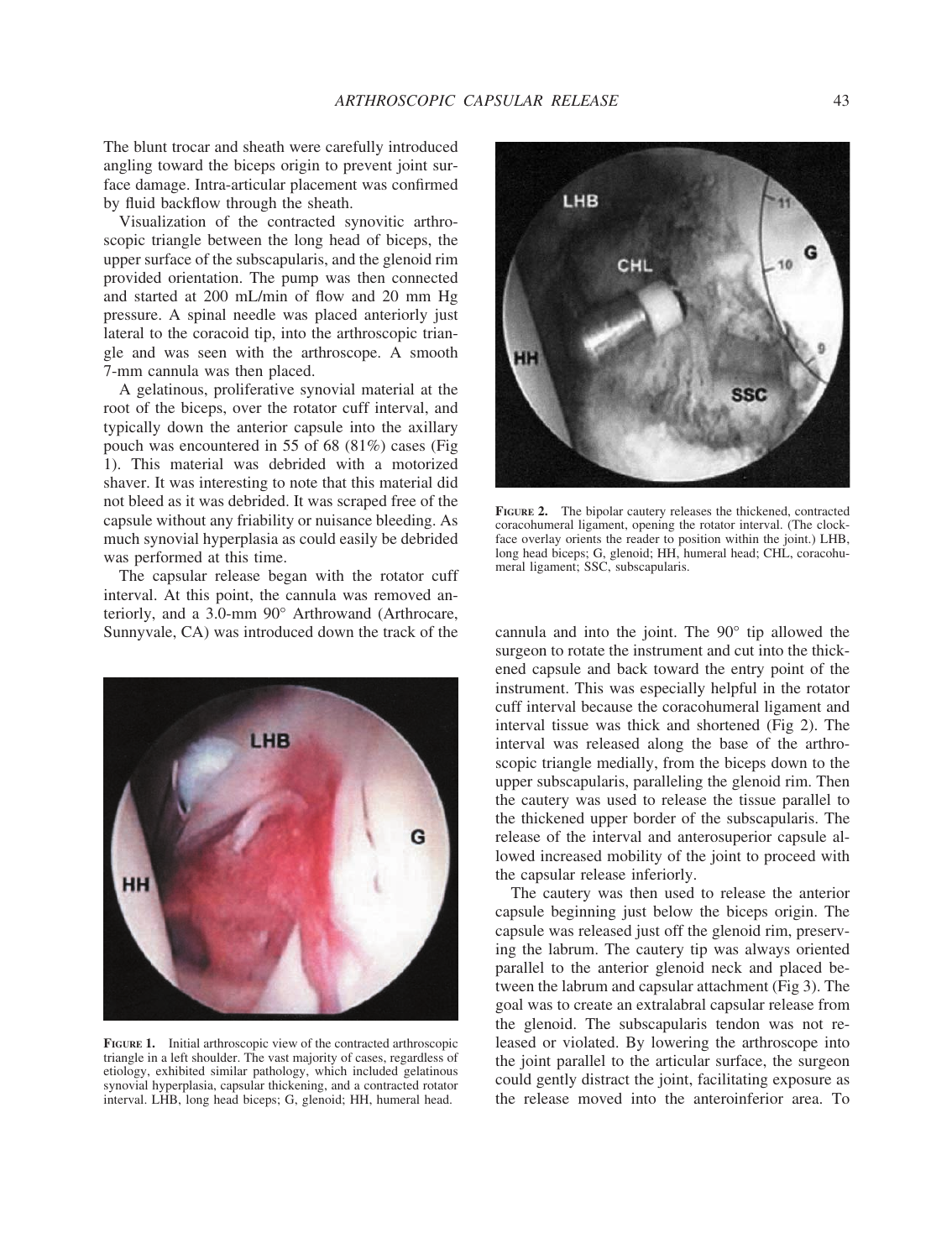

**FIGURE 3.** The release must begin superiorly to allow mobility to proceed with the inferior capsular release. The thickened, contracted capsule is released in an extralabral fashion. HH, humeral head; IGHL, inferior glenoid humeral ligament; G, glenoid.

release the inferior capsule, the 90° bipolar Arthrowand tip was oriented up or away from the axillary nerve and placed in the axilla of the capsular release anteroinferiorly (Fig 4). The capsule was released



**FIGURE 4.** To release the inferior capsule, the 90° tip of the bipolar cautery is rotated up or away from the axillary nerve. The capsular release of the inferior capsule then proceeds along the inferior glenoid. L, labrum; G, glenoid.



**FIGURE 5.** After complete release, the interval is wide open and the subscapularis is freely mobile. HH, humeral head; SSC, subscapularis; L, labrum; G, glenoid.

from the inferior glenoid rim and carried down around the 6 o'clock position.

The arthroscope was then positioned in the anterior portal. The posterior capsule was assessed for involvement. Forty-five patients (66%) in this series required posterior capsular release. The cautery was placed through the posterior portal. The release began over the posterosuperior recess, where the disease can obliterate this recess and tether the supraspinatus tendon to the glenoid rim. The release was carried down the posterior capsule to meet the previous anterior release. Posteriorly, muscle fibers of the infraspinatus were seen as the thickened capsule was released.

After the complete circumferential release was completed, the shoulder was put through a gentle range of motion with proximal humeral pressure. Abduction, scapular elevation, ER at the side, ER and abduction, and then internal rotation in abduction were performed. Typically, there was a small feeling of giving way, rather than the sudden snap or release feeling during traditional manipulations.

The arthroscope was reintroduced into the glenohumeral joint. Typically, there was minimal to no bleeding. The subscapularis tendon was now visible and was freely mobile (Fig 5), and the arthroscope could now navigate easily through the joint.

The subacromial space was evaluated in all patients. In patients with previous impingement syndrome,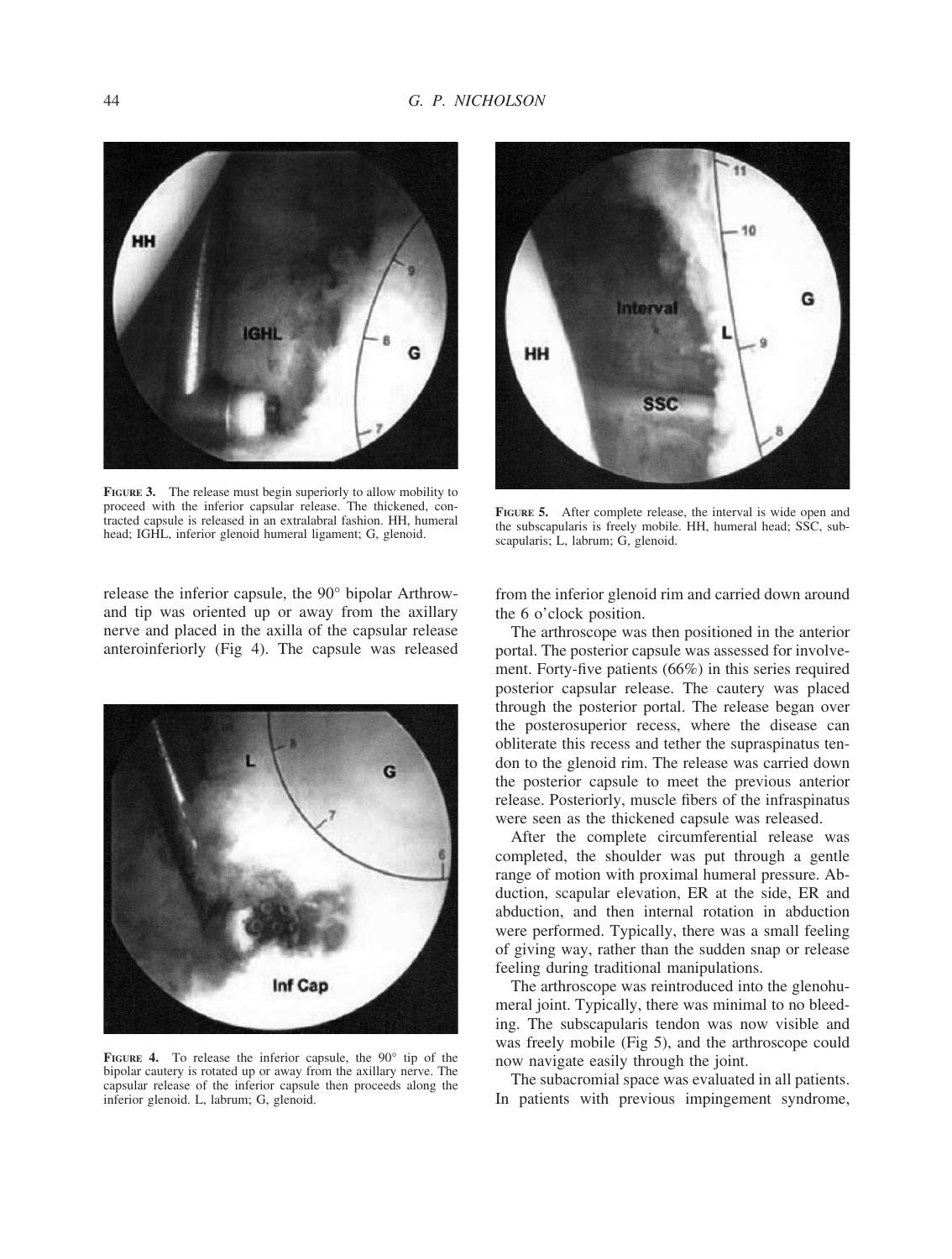trauma, postsurgery, or nondisplaced greater tuberosity fractures, the subacromial space required evaluation, debridement, and, in some cases, acromioplasty. In this series, 24 patients required subacromial debridement and acromioplasties, including all patients with an impingement etiology. An additional 11 patients required subacromial adhesiolysis and debridement without formal acromioplasty. Therefore, 51% of cases required subacromial work. In the idiopathic etiology group, however, only 3 (18%) required subacromial debridement or acromioplasty. If the subacromial space was without adhesions or was not inflamed, the subacromial space was not debrided. This was to minimize the surgical trauma, bleeding, and postoperative pain and swelling. If there was preoperative clinical acromioclavicular (AC) joint arthralgia, arthroscopic AC resection was performed. Five patients in this series had arthroscopic AC resection. The portals were closed in a routine fashion. A sling and swathe were applied to support the arm. We used a derotation wedge of our own design attached to the sling. This wedge places the forearm and thus the shoulder in a neutral rotation position instead of internal rotation. A passive cold wrap device was applied to the shoulder.

Regardless of etiology, the majority of patients showed qualitatively remarkably similar glenohumeral pathology. Gelatinous, red, synovitic proliferative material around the long head of biceps tendon and down the anterior capsule was seen in all but 1

patient (Fig 6). The glenohumeral joint volume was contracted in all patients. The capsular structures themselves were noted to be thickened, firm, and lacking pliability. The humeral head was tightly opposed to the glenoid, and distraction away from the glenoid was difficult. The arthroscopic anatomy of the glenohumeral ligaments was altered into the appearance of a wall of collagen, and the axillary pouch was contracted in volume. No intra-articular surface adhesions were seen. The posterosuperior recess, a reflection of synovium under the supraspinatus tendon over the glenoid rim, was noted to be obliterated with adhesive synovitis in all patients.

The arthroscopic capsular release procedures were performed as the first cases of the day so that physical therapy could be performed twice that day and then once in the morning before discharge. All patients were admitted for a 23-hour observation stay. The long-acting scalene block allowed the patient to go the ward and begin range of motion exercises without pain. This illustrated to the patient that their shoulder could be moved in a more normal range without pain. After the block resolved, intra-muscular and oral narcotics were used, as was intra-muscular ketorolac. Oral ketorolac was used for 4 days, with oral narcotics as needed. No in-dwelling scalene catheters or shoulder continuous passive motion devices were used in this series. Patients were encouraged to use the shoulder out of the sling and wedge device for dressing, eating, and activities of daily living. Pendulums, pul-

**Diabetic** Idiopathic Impingement Post-surgical Post-traumatic

**FIGURE 6.** The initial arthroscopic view of the anterior capsule and interval from a representative case from each of the 5 identified etiologies in this series. Remarkably similar pathology was seen regardless of etiology. Note the reddish, proliferative synovium, thickened capsule, and reduced joint volume in these left shoulders.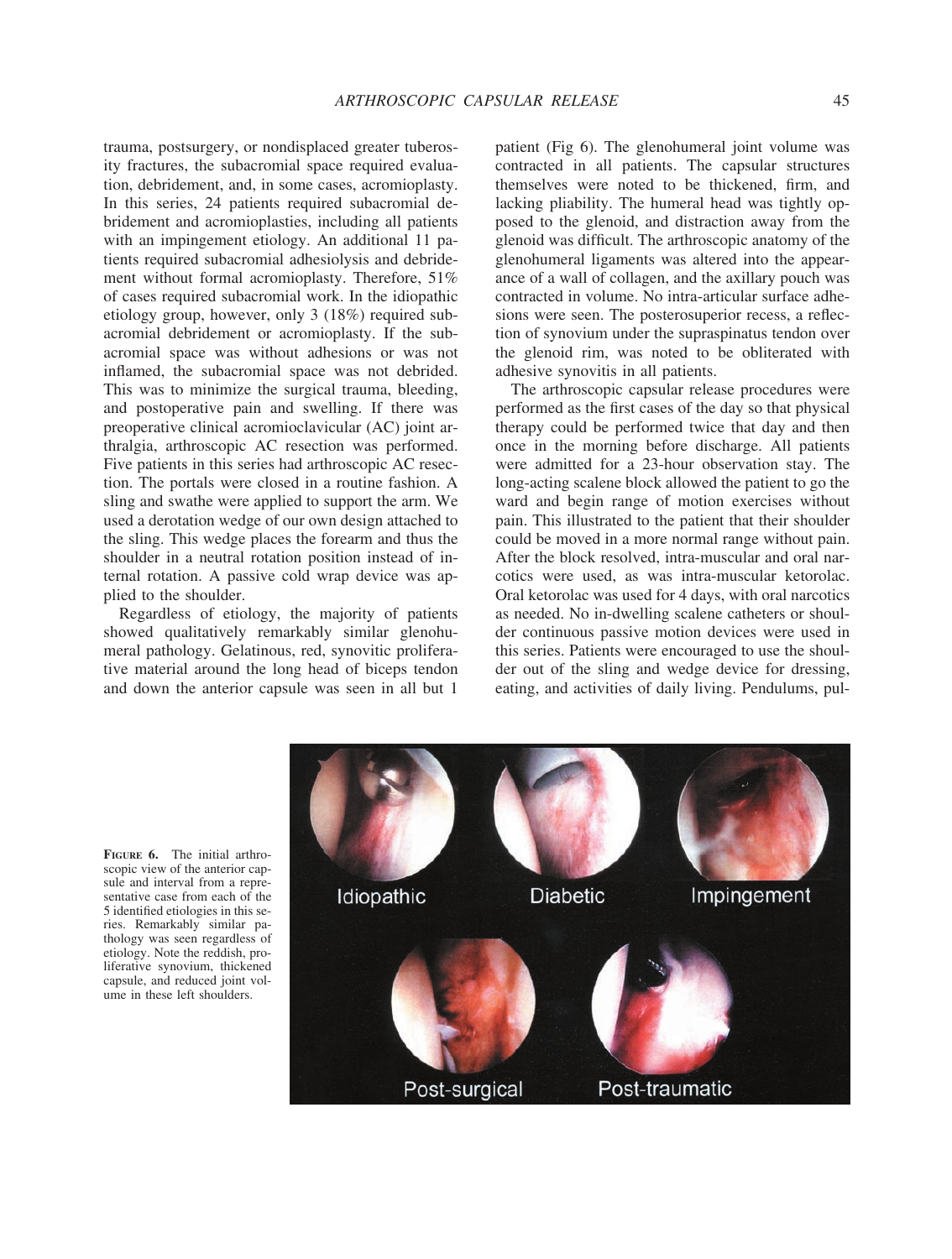|                         | $\sim$            |      |        |      |         |          |     |      |     |      |                |                 |
|-------------------------|-------------------|------|--------|------|---------|----------|-----|------|-----|------|----------------|-----------------|
|                         | ASES <sup>+</sup> |      | $SST*$ |      | $VAS^*$ |          |     | AFE+ |     | AER† | $AIR*$         |                 |
|                         | Pre               | Post | Pre    | Post | Pre     | Post     | Pre | Post | Pre | Post | Pre            | Post            |
| Idiopathic              | 36.9              | 94.4 | 4      |      |         | 0        | 83  | 170  | 10  | 57   | <b>Buttock</b> | T <sub>10</sub> |
| Posttraumatic           | 36.3              | 95.5 |        | 11   | 8       | $\Omega$ | 82  | 162  | 10  | 56   | <b>Buttock</b> | T11             |
| Postsurgical            | 37.9              | 91.1 |        | 10   |         | 0        | 107 | 163  | 16  | 60   | <b>Buttock</b> | T <sub>11</sub> |
| Diabetic                | 39.2              | 88   | 2.5    | 9    | 4.5     |          | 85  | 154  | 12  | 45   | Trochanter     | T <sub>12</sub> |
| Impingement             | 26.0              | 93.3 | 3      | 10.5 |         | $\Omega$ | 110 | 172  | 20  | 56   | <b>Buttock</b> | L1              |
| <b>Study Population</b> | 35.5              | 93   | 2      | 10   | h       | 0        | 92  | 165  | 12  | 56   | <b>Buttock</b> | T <sub>12</sub> |

**TABLE 3.** *Etiology and Outcome Values*

Abbreviations: ASES, American Shoulder and Elbow Surgeons Score; SST, Simple Shoulder Test; VAS, Visual Analog Score for pain; AFE, active forward elevation; AER, active external rotation of side; AIR, active internal rotation (measured to spinal segment); Pre, preoperative; Post, postoperative.

\*Studied using Wilcoxon test.

†Means tested with Student *t* test.

ley exercises, elevation in the scapular plane, passive ER with a stick and IR were emphasized. Patients were instructed to do their exercises at home 3 to 4 times a day, with each session lasting only 15 to 20 minutes. Warm moist heat was used before and ice after the sessions.

Patients underwent outpatient physical therapy 3 times per week for the first 3 weeks, and 2 times per week for the next 3 weeks. Only range of motion was emphasized; no machines, resistive exercises, or weights were allowed until pain-free motion had been restored. After that, usually at 6 to 8 weeks, light resistive strengthening could begin.

#### **RESULTS**

The average preoperative ASES for the study population was 35.5 (range, 10 to 77), of a possible 100 points. The median preoperative SST was 3 (0 to 10) of a possible 12 points. The median preoperative VAS pain score was 6.0 (0 to 10), with 10 being the most severe pain. The average preoperative active range of motion measures were AFE was 92° (40° to 140°); AER at side was  $12^{\circ}$  (-10° to 45°); and median AIR was to the buttock (trochanter – buttock). Statistical analysis of preoperative outcome measures and range of motion values between etiologic groups revealed only 1 category of any difference. In the impingement group, the average preoperative ASES score was marginally statistically lower ( $P = .046$ ) than the other etiologic groups, 26.0 versus 37.3.

Overall results for the 68 shoulders showed significant improvements in outcome parameters and all range of motion measures. Average and median postoperative outcome scores with the magnitude of improvement were:  $ASES = 93 (+57.5)$ ;  $SST = 10 (+$ 

7); and VAS pain  $= 0$  (-6). Average post-operative active motion with improvement was:  $AFE = 165^{\circ}$  $(+73^{\circ})$ , ER at side = 56° (+44°); and IR to T12 (+7) spinal segments). All improvements were significant  $(P < .0001)$ . (See Table 3)

Analysis of each etiologic group with regard to outcome measures and range of motion was performed. All 5 etiologic groups had significant improvement in ASES, SST, AFE, and AER at the side  $(P < .0001)$ . Shoulders with post-traumatic and idiopathic etiologies showed significant improvement  $(P < .005)$  in all outcome measures. The VAS for pain was significantly improved for all groups ( $P < .007$ ) except the diabetic group. However, this group's improvement was close to significance ( $P = .0554$ ). The postoperative improvement in active IR for the impingement, postsurgical, and diabetic etiologies did not reach significance (Table 3). This was due primarily to the lower number of subjects in these categories and the use of the Wilcoxon test for nonparametric statistics, which the AIR data were subjected to.

Analysis of all postoperative measures (ASES, SST, VAS, AFE, AER, AIR) between etiologic groups was then performed. Each etiology was compared with the other 4 grouped etiologies. The idiopathic and postsurgical shoulders showed no difference in outcome measures or range of motion when compared with shoulders from all other groups. There were few significant differences noted: the impingement group had a higher average AFE (172  $v$  163;  $P = .004$ ), and the post-traumatic group had a higher ASES score (95.5 *v* 92.3;  $P = .03$ ) when compared with all other etiologies.

The patients with diabetic etiologies, although significantly improved in ASES, SST, AFE, and AER and satisfied with the outcome, showed the most post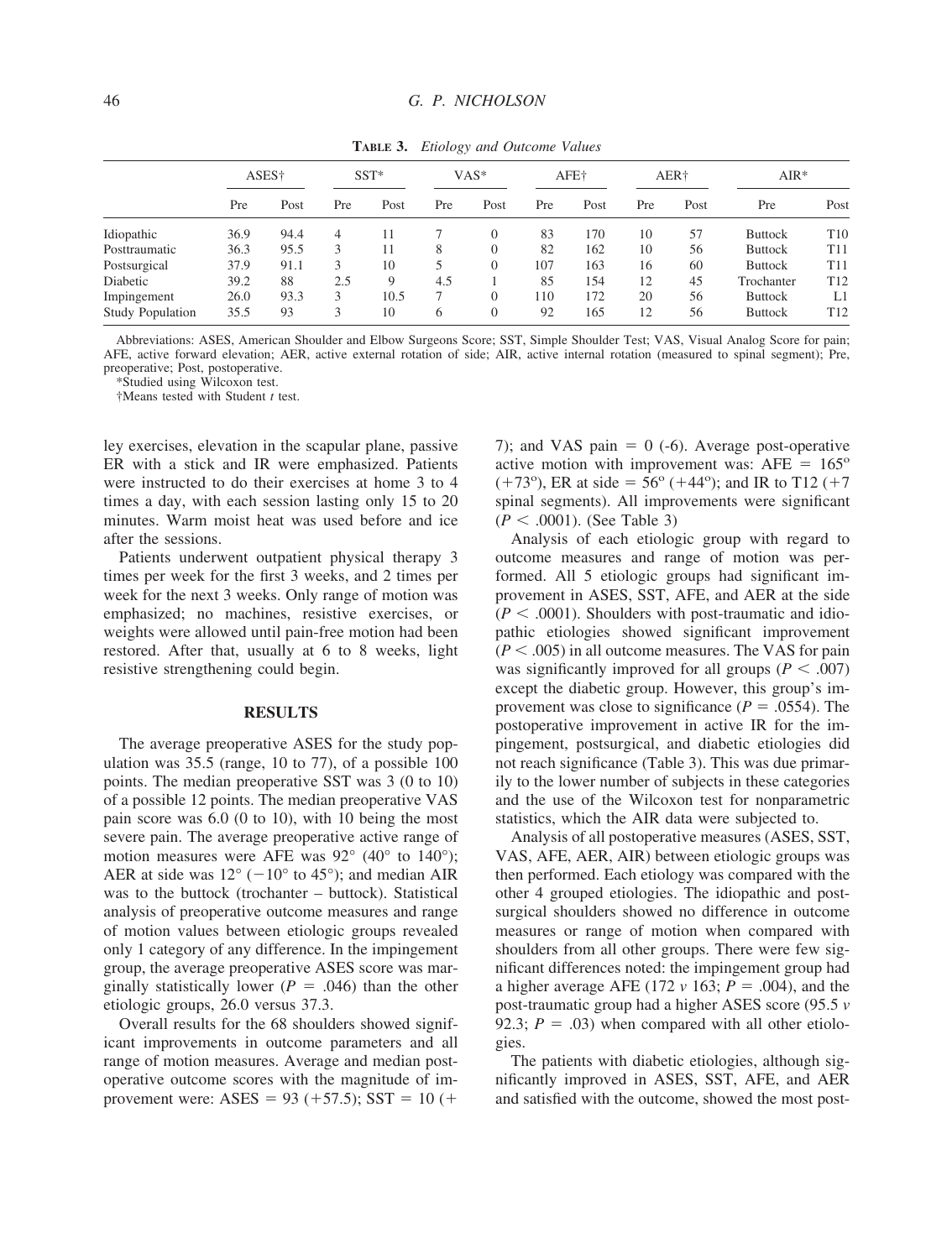operative differences in comparison with patients with the other etiologies. The SST was lower (9  $\nu$  10;  $P =$ .009); the VAS for pain was higher  $(1 \nu 0; P = .0176)$ ; the AER at the side was lower (44°  $\nu$  58°; *P* = .004) and the ASES score was marginally lower (88 *v* 93.6;  $P = .056$ .

Time to regain pain-free final active range of motion was documented, and the time in formal outpatient physical therapy was documented. The average time in formal physical therapy was 2.3 months (range, 2 to 20 weeks), with no difference among etiologic groups. The average time to final pain-free range of motion was determined by the time the patient was pain free and had reached a plateau in motion gains. This time averaged 2.8 months (range, 1.6 to 5.8 months). All patients did, however, continue on home stretching, motion, and strengthening for an average of 4 months. There was no statistical difference among etiologic groups in time to pain-free final motion after arthroscopic capsular release. The need for subacromial debridement or acromioplasty had no statistical effect on results.

## **Complications**

There were no complications from the surgical procedures or scalene regional anesthesia blocks and no axillary nerve injuries. No shoulders developed recurrent stiffness or required remanipulation or repeat surgery. Patients' postoperative course did vary, however, in regard to ease of regaining motion and pain level. Fifteen patients (22%) developed increased pain and a plateau in their motion progress between 3 weeks and 6 weeks after surgery. These patients had experienced initial improvement and were afraid they were "stiffening up" again. However this flare was transient, and by 6 to 8 weeks postoperatively, all these patients experienced a decrease in pain and an increase in motion and were not behind in progress compared with the other patients. There were no identifiable factors in these 15 patients that could be associated with this transient stiffening effect.

## **DISCUSSION**

Unfortunately, a cogent, concise discussion of the literature on the diagnosis, pathogenesis, and treatment of frozen shoulder is not possible. The variety of treatment modalities employed speaks to the fact that we still know very little about the inciting etiology or etiologies, the pathogenesis, natural history, and response to treatment of frozen shoulder. It does appear, however, that this entity does follow a prolonged but probably self-limited course.1-3,5,6,9 The time course reported has been up to 2 years, and there is evidence that deficits in both motion and pain relief may persist.<sup>3,5,7,19,20</sup>

However, some patients do not respond to conservative treatment and experience significant pain and functional limitations. Diabetes has been associated with a difficult treatment course,<sup>16,17,19</sup> but other factors associated with a more refractory or recalcitrant frozen shoulder have yet to be identified. Patients in this series had symptoms for an average of 7 months and had undergone some type of therapy for their condition for an average of 3 months. We could not identify any factors that could be conclusively associated with recalcitrant disease course in these patients. However, they were reluctant to repeat a regimen that had not shown any progress.

Glenohumeral capsule involvement has been documented as the primary pathology in adhesive capsulitis,4,21,23,30-32,34 but differing areas of the shoulder joint have also been implicated. The coracohumeral ligament, $25$  the axillary recess, $16$  and the subacromial space have all been reported as areas in which frozen shoulder can be initiated or sustained.6,26,27,34 The glenohumeral capsular pathology of shoulder stiffness observed in this series was remarkably similar, regardless of etiology. The subacromial space was involved infrequently in idiopathic and diabetic frozen shoulder etiology, but was more commonly involved in postsurgical, post-traumatic, and impingement etiology groups.

Recent arthroscopic investigations using biopsy specimens have shown that frozen shoulder does involve a generalized phase of synovitis, fibrosis, and then contracture. There appears to be an early hypervascular synovitis that may progress to subsynovial thickening and collagen deposition. Fibroplasia, thickening, and contracture of the capsular structures may then occur.4,8,29 The pathologic synovium may be involved in local hormonal mediation of the process.4,8,29 From our clinical and arthroscopic experience and the literature, we believe that frozen shoulder may represent a common expression of a variety of causal factors. The pathologic process could be caused by, sustained by, or be involved in any or all of the components of the glenohumeral capsule, coracohumeral ligament, and subacromial space. The arthroscope allowed us to debride the pathologic proliferative synovium and address all potential areas of stiffness pathology. The capsular release with the bipolar cautery device ablated a 3-mm swathe of capsule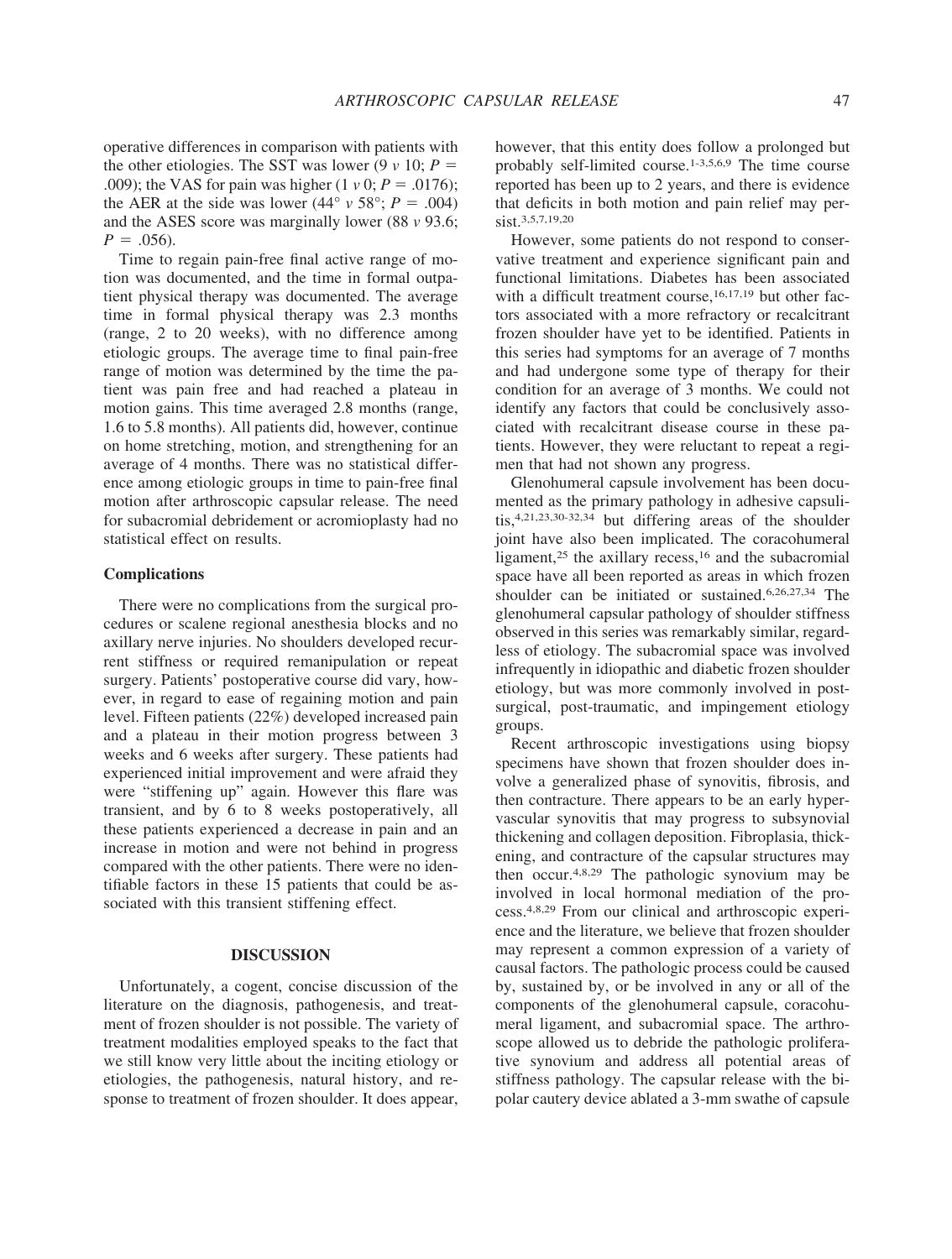and allowed for a controlled, less traumatic, and fuller release than if achieved by closed manipulation alone. Less force was needed for the final manipulation itself.

In a recent and similar study to ours, Watson et al.<sup>34</sup> found a similar capsular pathology to that documented in this study. The resultant rapid clinical improvement and patient satisfaction with the arthroscopic capsular release technique was also similar to results in the current study. These authors also documented the early postoperative transient flare-up of pain and stiffening seen in a minority of patients.34

We do not advocate this arthroscopic approach for patients presenting initially with a frozen shoulder. A concerted effort at conservative management is mandatory. This allow the surgeon to evaluate the patients' personality, functional demands, compliance with therapy, and progress with therapy. We do not know the optimal time for arthroscopic intervention in recalcitrant cases, but we have been successful with the following general guidelines: Before our evaluation, patients had been symptomatic for an average of 5 months and in some form of therapy for an average of 2 months. After 6 to 8 weeks of treatment under our care and showing no progress, patients had now been symptomatic for a substantial amount of time. They were unwilling to repeat or continue a regimen that had been unsuccessful. With this clinical course and with pain and shoulder dysfunction that affected occupation, recreation, or sleep, we proposed the arthroscopic capsular release.

Using consistent technique and aftercare, this arthroscopic capsular release approach allowed assessment and treatment of stiff shoulder pathology regardless of etiology. Treatment failures were not seen, which may be due to the ability to debride the pathologic synovium, release the capsule in a balanced fashion, and evaluate and address subacromial involvement. The natural history of this poorly understood condition was possibly shortened because patients attained final pain-free motion within an average of 3 months. We were mildly surprised that the etiology of the shoulder stiffness pathology did not have a more profound effect on preoperative scores and postoperative outcome scores and motion or time to regain motion parameters. The arthroscopic capsular release was an effective means to treat stiff shoulder pathology regardless of the etiology.

Stiff shoulder pathology can result from a variety of etiologic factors, but the adhesive capsulitis pathology of the glenohumeral joint was qualitatively consistent regardless of etiology. A frozen shoulder may represent a common expression of a variety of causal factors. Arthroscopic capsular release was an excellent treatment option for shoulders resistant to conservative management. It was equally effective across the 5 identified etiologic groups, and provided significant pain relief, restoration of motion, and function.

**Acknowledgement:** The author thank Ken Davis, the statistician at the Orthopaedic Research Foundation in Mooresville, Indiana, for performing the statistical analysis for this study.

# **REFERENCES**

- 1. Bulgen DY, Binder AL, Hazelman BL, Robert S. Frozen shoulder: Prospective clinical study with an evaluation of three treatment regimens. *Ann Rheum Dis* 1984;43:353-360.
- 2. Grey RG. The natural history of "idiopathic" frozen shoulder. *J Bone Joint Surg Am* 1978;60:564.
- 3. Griggs SM, Ahn A, Green A. Idiopathic "adhesive capsulitis": A prospective functional outcome study of non-operative treatment. *J Bone Joint Surg Am* 2000;82:1398-1407.
- 4. Hannafin JA, DiCarlo EF, Wickiewicz TL. Adhesive capsulitis: Capsular fibroplasia of the glenohumeral joint. *J Shoulder Elbow Surg* 1994;3:5 (suppl).
- 5. Miller DO, Wirth MA, Rockwood CA. Thawing the frozen shoulder: The "patient" patients. *Orthopaedics* 1996;19:849- 853.
- 6. Murnaghan JP. Frozen shoulder. *Shoulder* 1993;2:837-861.
- 7. Parker RD, Froimson AI, Winsberg DD, Arsham HZ. Frozen shoulder, part II: Treatment by manipulation under anesthesia. *Orthopedics* 1989;12:989-994.
- 8. Rodeo SA, Hannafin JA, Tom J, et al. Immunolocalization of cytokines in adhesive capsulitis of the shoulder. *J Orthop Res* 1997;15:427-436.
- 9. Binder AI, Bulgen DY, Hazelman BL, Roberts S. Frozen shoulder: A long term prospective study. *Ann Rheum Dis* 1984;43:361-364.
- 10. Dacre JE, Beeney H, Scott DL. Injections and physiotherapy for painful stiff shoulder. *Ann Rheum Dis* 1989;48:322-325.
- 11. Ekelund AL, Rydell H. Combination treatment for adhesive capsulitis of the shoulder. *Clin Orthop* 1992;282:105-109.
- 12. Hsu SY, Chan KM. Arthroscopic distension in the management of frozen shoulder. *Int Orthop* 1991;15:79-83.
- 13. Sharma RK, Bajerkal RA, Rham S. Frozen shoulder syndrome: A comparison of hydraulic distension and manipulation. *Int Orthop* 1993;17:275-278.
- 14. Dodenhoff RM, Levy O, Wilson A, Copeland SA. Manipulation under anesthesia for primary frozen shoulder: Effect on early recovery and return to activity. *J Shoulder Elbow Surg* 2000;9:23-26.
- 15. Hill TJ, Bogumill H. Manipulation in the treatment of frozen shoulder. *Orthopaedics* 1988;11:1255-1260.
- 16. Nevaiser RJ, Nevaiser TJ. Frozen shoulder: Diagnosis and management. *Clin Orthop* 1987;223:59-64.
- 17. Parker RD, Froimson AI, Winsberg DD, Arsham HZ. Frozen shoulder, part II: Treatment by manipulation under anesthesia. *Orthopedics* 1989;12:989-994.
- 18. Janda DH, Hawkins RJ. Shoulder manipulation in patients with adhesive capsulitis and diabetes mellitus: A clinical note. *J Shoulder Elbow Surg* 1993;2:36-38.
- 19. Scarlat MM, Goldberg BA, Harryman DT. Frozen shoulder in diabetic patients: Handle with care. *J Musculoskel Med* 2000; Aug:484-498.